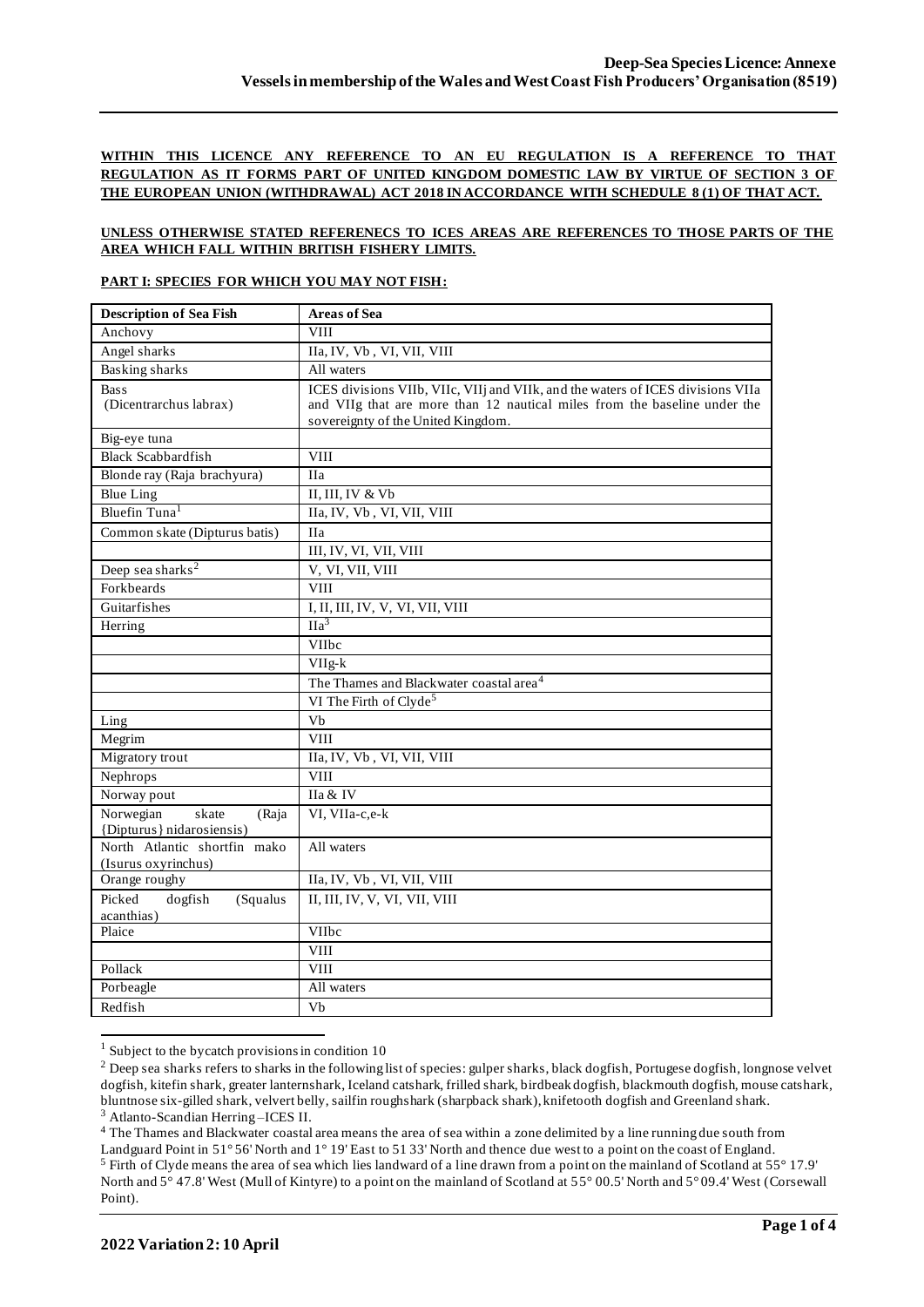| Roundnose Grenadier                             | Ш                                            |  |  |  |  |
|-------------------------------------------------|----------------------------------------------|--|--|--|--|
| Salmon                                          | IIa, IV, Vb, VI, VII, VIII                   |  |  |  |  |
| Sandeels                                        | Scottish Inshore Waters <sup>6</sup>         |  |  |  |  |
| <b>Skates and Rays</b>                          | <b>VIII</b>                                  |  |  |  |  |
| Small-eyed<br>(Raja<br>ray<br>microocellata)    | IIa, IV, VIa, VIb, VIIa-c, VIIe and VIIh-k   |  |  |  |  |
| Smooth<br>lanternshark<br>(Etmopterus pusillus) | IIa, IV                                      |  |  |  |  |
|                                                 | I, V, VI, VII, VIII                          |  |  |  |  |
| Sole                                            | <b>VIIbc</b>                                 |  |  |  |  |
|                                                 | <b>VIII</b>                                  |  |  |  |  |
| Starry Ray (Amblyraja radiata)                  | IIa, IIIa, IV, VIId                          |  |  |  |  |
| Thornback ray (Raja clavata)                    | <b>IIIa</b>                                  |  |  |  |  |
| Tope shark (Galeorhinus galeus)                 | When taken with longlines in IIa, IV; and in |  |  |  |  |
|                                                 | I, V, VI, VII, VIII                          |  |  |  |  |
| Undulate Ray (Raja undulata)                    | VI                                           |  |  |  |  |
| White sharks                                    | IIa, IV, Vb, VI, VII, VIII                   |  |  |  |  |
| White Skate (Rostroraja alba)                   | VI, VII, VIII                                |  |  |  |  |
| Whiting                                         | <b>VIII</b>                                  |  |  |  |  |

# **SPECIES FOR WHICH YOU MAY NOT FISH CONTINUED**

| <b>DESCRIPTION OF SEA FISH</b> | <b>AREAS OF SEA</b>                                                           |
|--------------------------------|-------------------------------------------------------------------------------|
| Black scabbardfish             | V, VI, VII, VIII                                                              |
| Deep sea sharks                | V, VI, VII, VIII                                                              |
| Forkbeards                     | <b>VIII</b>                                                                   |
| Orange roughy                  | I, II, III, IV, V, VI, VII, VIII                                              |
| Roundnose grenadier            | III, VIII                                                                     |
| Mackerel                       | IVa Flexibility box <sup>7</sup> (Seasonal closure 15th February – 31st July) |

## **PART II: QUOTA LIMITATIONS OF TAC STOCKS**

### **LICENCE HOLDERS ARE REMINDED THAT QUOTA LIMITS ARE IN LIVE WEIGHT.**

For the conversion factors that apply see the bottom of this Annexe.

| <b>SPECIES</b>      | <b>SEA AREA</b>           |
|---------------------|---------------------------|
| <b>Alfonsinos</b>   | III, IV, V, VI, VII, VIII |
| Black scabbardfish  | I, II, III, IV            |
| <b>Forkheards</b>   | I, II, III, IV            |
| Roundnose grenadier | I, II, IV, Vb, VI, VII    |
| Red seabream        | VI, VII, VIII             |

#### **Live weight shall be calculated by multiplying landed weight by the conversion factors set out below**.

<sup>&</sup>lt;sup>6</sup> "Scottish inshore waters" means the sea adjacent to the coast of Scotland and to the landward of a limit of 6 nautical miles from the baseline from which the territorial sea is measured, up to the mean high water mark of ordinary spring tides.

 $^7$  Mackerel caught in ICES Division IVa in the periods between 1 August and 15 February shall be recorded against the Western mackerel quota. All other catches of mackerel in ICES Division IVa shall be recorded against the North Sea mackerel quota and shall be subject to any quota limitations set out at **Part II** of this **Annex**.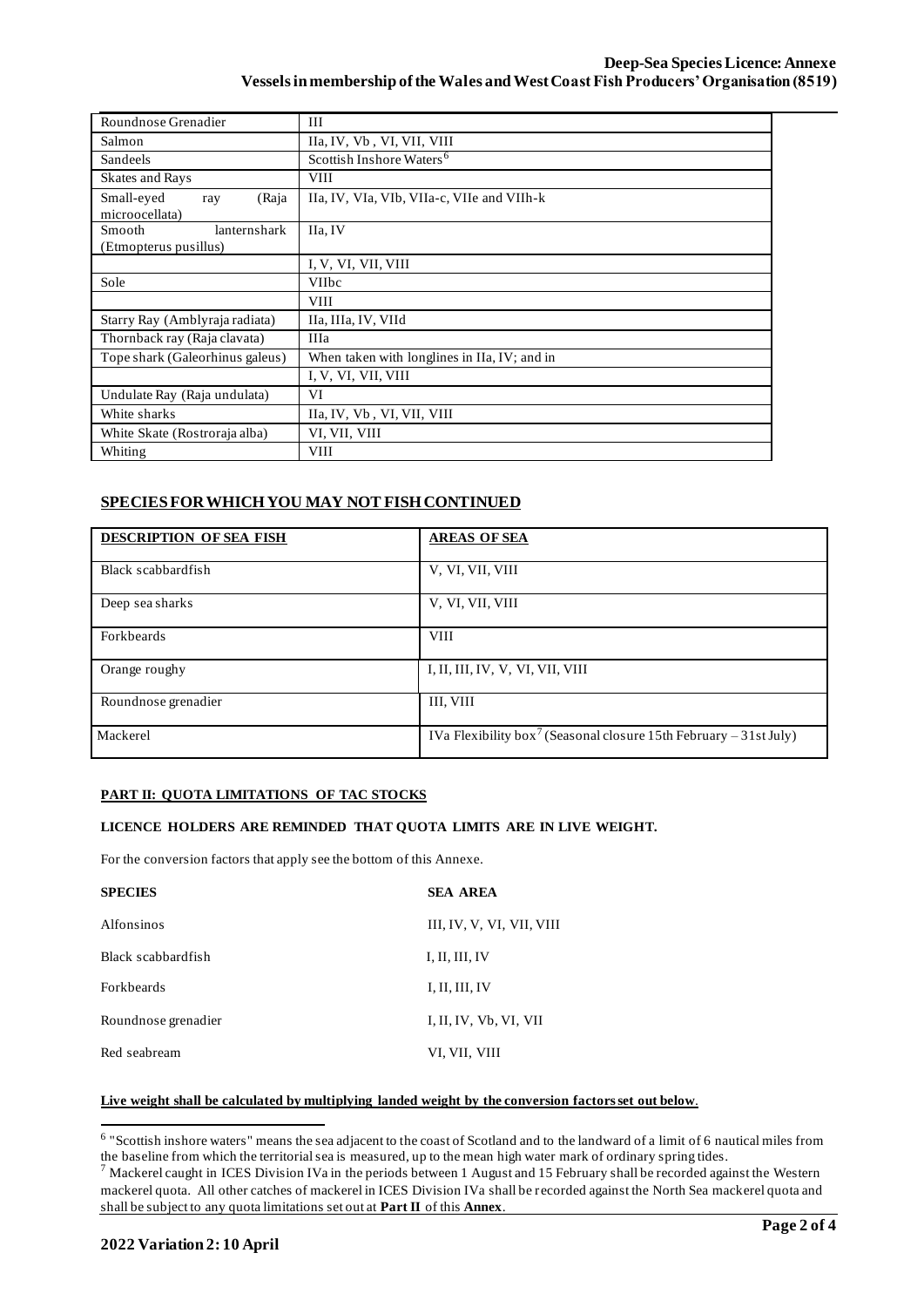| Species                                                                                 | <u>Code</u>                                   | <b>Gutted</b>                | Gutted $&$<br>Headed | <b>Fillets</b> | <u>Parts</u>      |
|-----------------------------------------------------------------------------------------|-----------------------------------------------|------------------------------|----------------------|----------------|-------------------|
| Anglerfish<br><b>Bass</b><br><b>Blue Whiting</b>                                        | ANF<br>BSE<br><b>WHB</b>                      | 1.22<br>1.125<br>1.15        | 3.0                  | 2.7            | $3.0^{8}$         |
| <b>Brill</b><br>$\mathrm{Cod}$<br>Conger Eel                                            | <b>BLL</b><br>$\rm COD$<br><b>COE</b>         | 1.09<br>1.17<br>1.125        | 2.7<br>1.7           | 2.6<br>2.7     | $1.38^{9}$        |
| Common Dab<br>Common Sole<br>Flounder                                                   | <b>DAB</b><br><b>SOL</b><br><b>FLE</b>        | 1.11<br>1.04<br>1.08         | 1.39                 | 2.5<br>2.7     | $1.39^{10}$       |
| Greenland Halibut GHL<br>Halibut<br>Haddock                                             | <b>HAL</b><br><b>HAD</b>                      | 1.08<br>1.08<br>1.17         | 1.46                 | 2.7<br>2.6     |                   |
| Hake<br>Herring<br>Horse Mackerel                                                       | <b>HKE</b><br><b>HER</b><br>JAX               | 1.11<br>1.12<br>1.08         | 1.4<br>1.19          | 2.6            |                   |
| Lemon Sole<br>Ling<br>Mackerel                                                          | LEM<br>LIN<br>MAC                             | 1.05<br>1.14<br>1.09         | 1.32                 | 2.5<br>2.64    | $2.8^{11}$        |
| Megrims<br>Mullet<br>Nephrops                                                           | <b>LEZ</b><br>MUL<br><b>NEP</b>               | 1.06<br>1.125                |                      | 2.5<br>2.7     | $3.0^{6}$         |
| Plaice<br>Pollack<br>Redfish                                                            | PLE<br>POL<br><b>RED</b>                      | 1.05<br>1.17<br>1.19         | 1.39<br>1.36         | 2.4<br>2.7     |                   |
| Red Mullet<br>Saithe<br>Skates & Rays <sup>12</sup>                                     | <b>MUR</b><br>POK                             | 1.125<br>1.19                | 1.44                 | 2.7<br>2.9     | $2.09^{13}$       |
| Picked dogfish<br>Tope                                                                  | <b>DGS</b><br>GAG                             | 1.13<br>1.35<br>1.125        |                      | 2.7<br>2.7     | 2.52 <sup>8</sup> |
| Turbot<br>Tusk<br>Whiting                                                               | TUR<br><b>USK</b><br>WHG                      | 1.09<br>1.14<br>1.18         | 1.41                 | 2.7            |                   |
| Witch                                                                                   | WIT                                           | 1.06                         |                      | 2.7            |                   |
| <b>Deep Sea Species</b>                                                                 | Code                                          | Gutted                       | Gutted &<br>Headed   | <b>Fillets</b> | Parts             |
| <b>Black Scabbardfish</b><br>Blue Ling<br>Greater Forkbeard<br><b>Greenland Halibut</b> | <b>BSF</b><br><b>BLE</b><br>GFB<br><b>GHL</b> | 1.24<br>1.17<br>1.11<br>1.08 | 1.32<br>1.4          | 2.8            | 1.4 <sup>7</sup>  |
| Roundnose GrenadierRNG<br>Red Seabream                                                  | <b>SBR</b>                                    | 1.11<br>1.11                 | 1.92                 | 2.7            | $3.2^{14}$        |

| Deep Sea Sharks         | Code       | Whole – Heads On | Heads On | <b>Heads Off Gutted</b> |                         | Skinned & Gutted Trunks – Head Off |
|-------------------------|------------|------------------|----------|-------------------------|-------------------------|------------------------------------|
|                         |            | Ungutted         | Gutted   |                         | Heads Off <sup>15</sup> | Fins Off                           |
|                         |            |                  |          |                         |                         | Skinned                            |
|                         |            |                  |          |                         |                         | <u>Gutted</u>                      |
| <b>Iceland Catshark</b> | <b>APO</b> |                  | 1.5      | 1.67                    | 2.7                     |                                    |
| <b>Black Dogfish</b>    | <b>CFB</b> |                  | 1.5      | l .67                   | 2.7                     |                                    |
| Leafscale Gulper        |            |                  |          |                         |                         |                                    |

<sup>8</sup> Tails

<sup>9</sup> Headed

<sup>10</sup> Gutted, headed and skinned

<sup>11</sup> Gutted and salted

<sup>12</sup> Species specific codes and ID guides are available from your local fisheries office

<sup>13</sup> Wings

<sup>14</sup> Gutted, headed and tailed

15 For Sharks (Unspecified) also relates to block fillets, single fillets (skin off or on) and frozen shatter packs (skin off or on